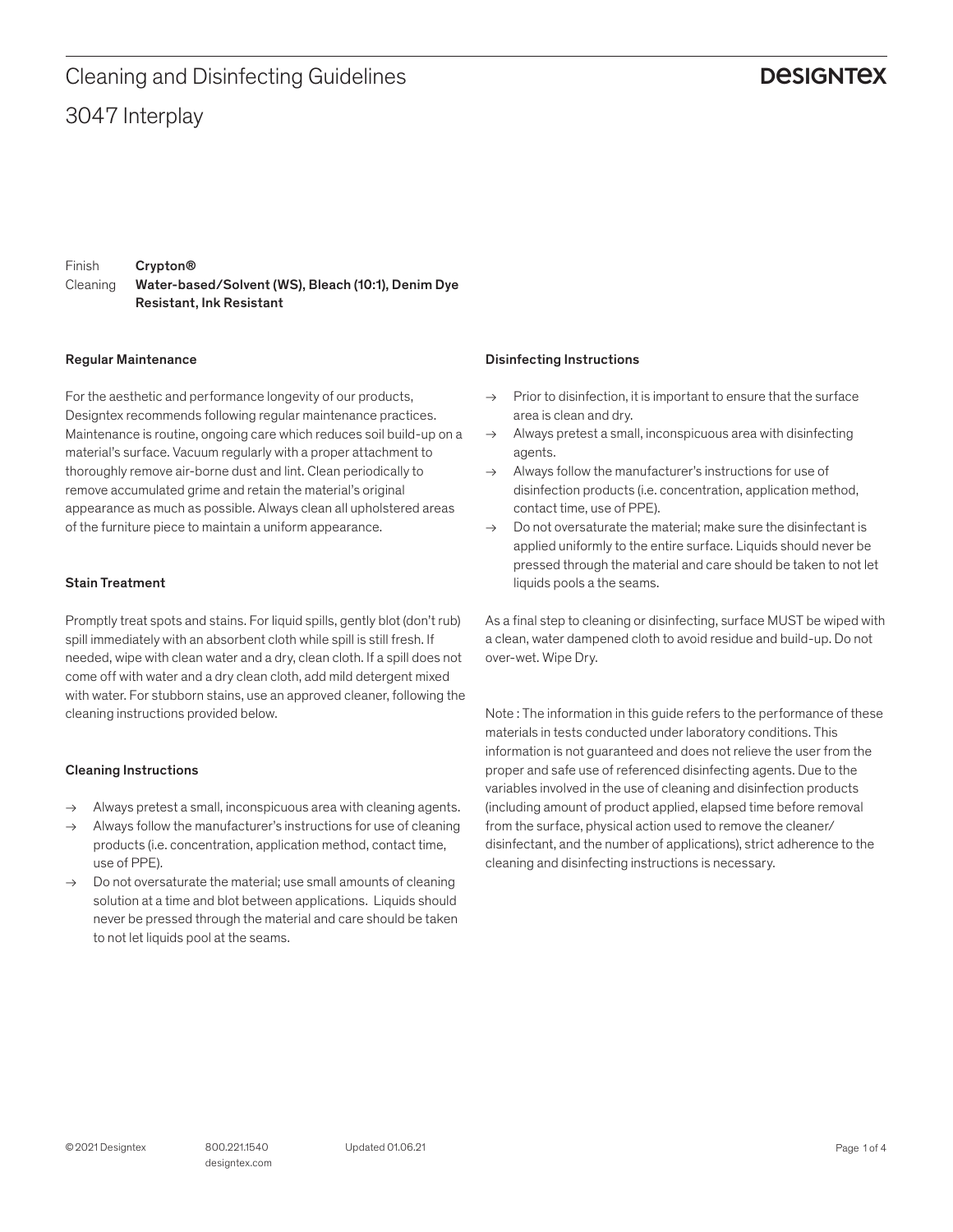## 3047 Interplay Cleaning and Disinfecting Guidelines

### **DESIGNTEX**

### Approved Disinfectants

3M™ C. diff Solution Tablets Accel® PREVention™ Wipe Bleach 10:1 CaviCide™ CaviWipes™ Clorox Commercial Solutions® Hydrogen Peroxide Cleaner Disinfectant Clorox Healthcare® Hydrogen Peroxide Cleaner Disinfectant Clorox Healthcare® Hydrogen Peroxide Cleaner Disinfectant Wipes Clorox® Disinfecting Wipes Crypton® Disinfectant & Deodorizer Isopropyl Alcohol, 70% Oxivir® 1 Oxivir® 1 Wipes Oxivir® Five 16 Oxivir® Tb Oxivir® Tb Wipes OxyCide™ Daily Disinfectant Cleaner Sani-Cloth® AF3 Germicidal Disposable Wipe Sani-Cloth® Bleach Germicidal Disposable Wipe Sani-Cloth® HB Germicidal Disposable Wipe Super Sani-Cloth® Germicidal Disposable Wipe Virex® II 256 Virex® Plus Virox™ 5

This list represents the most common disinfectants. For specific information on additional cleaners and disinfectants, please contact Product Services at productservices@designtex.com.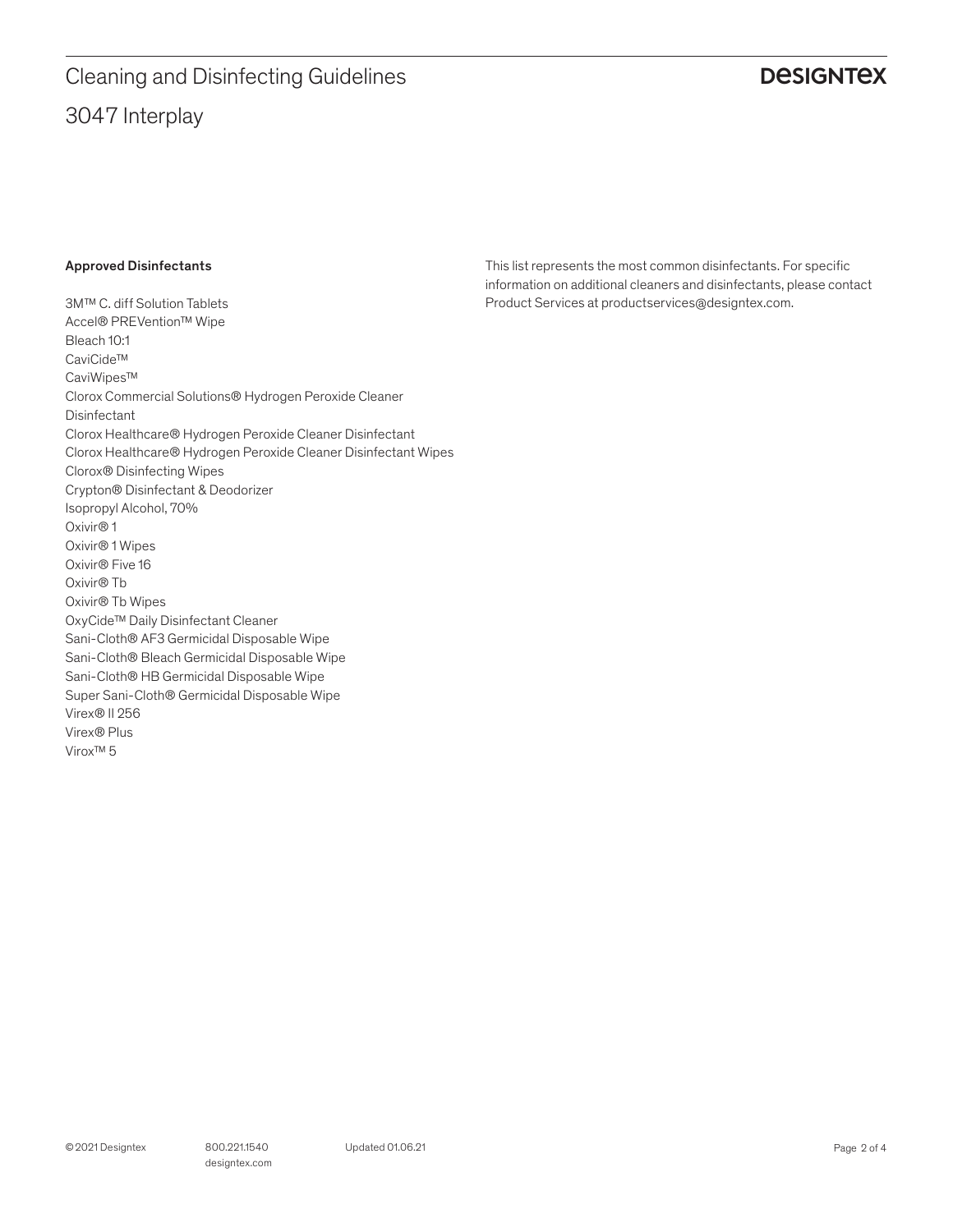### Stain Release Evaluation

Each stain is applied to the test fabric. Staining agents are allowed to dwell for 24 and 72 hours. The material is then cleaned with a water-based and solvent-based cleaner. The residual stain is rated on a scale from 5 (excellent cleanability, complete removal of stain) to 1 (non-cleanable, poor removal of stain). Based on these results, the fabric would meet the CFFA Stain Release requirements. For additional detail, please contact Product Services.

|                            | <b>Water-Based</b><br>Tide® |                | Solvent-Based<br>Formula 409® Multi-Surface Cleaner |                          |
|----------------------------|-----------------------------|----------------|-----------------------------------------------------|--------------------------|
| <b>Type</b>                | 24 hrs                      | 72 hrs         | 24 hrs                                              | 72 hrs                   |
| <b>Ballpoint Ink</b>       | $\mathbf 5$                 | 5              | $\sqrt{5}$                                          | $\sqrt{5}$               |
| <b>Black Coffee</b>        | $\mathbf 5$                 | 5              | $\overline{5}$                                      | $\mathbf 5$              |
| $\mathsf{Blood}{}^{\star}$ | $\mathbf 5$                 | $\sqrt{5}$     | $\qquad \qquad -$                                   | $\overline{\phantom{0}}$ |
| Chocolate                  | $\mathbf 5$                 | 5              | $\mathbf 5$                                         | $\mathbf 5$              |
| Cola                       | $\mathbf 5$                 | $\sqrt{5}$     | $\mathbf 5$                                         | $\sqrt{5}$               |
| Denim Dye                  | $\mathbf 5$                 | 5              | $\mathbf 5$                                         | $\mathbf 5$              |
| lodine                     | $\mathbf 5$                 | $\overline{4}$ | $\mathbf 5$                                         | $\sqrt{5}$               |
| Ketchup                    | $\mathbf 5$                 | 5              | $\mathbf 5$                                         | $\mathbf 5$              |
| Mayonnaise                 | $\mathbf 5$                 | $\sqrt{5}$     | $\mathbf 5$                                         | $\sqrt{5}$               |
| Mustard                    | $\mathbf 5$                 | $\overline{4}$ | $\mathbf 5$                                         | $\mathbf 5$              |
| Permanent Marker           | $\ensuremath{\mathsf{3}}$   | $\mathsf{3}$   | $\overline{4}$                                      | $\overline{4}$           |
| Red Lipstick               | 5                           | 5              | $\mathbf 5$                                         | $\mathbf 5$              |
| Red Wine                   | $\mathbf 5$                 | $\sqrt{5}$     | $\mathbf 5$                                         | $\sqrt{5}$               |
| Salad Oil                  | 5                           | 5              | $\mathbf 5$                                         | $\mathbf 5$              |
| Shoe Polish                | $\mathbf 5$                 | $\sqrt{5}$     | $\mathbf 5$                                         | $\sqrt{5}$               |
| Suntan Lotion              | 5                           | 5              | $\mathbf 5$                                         | $\mathbf 5$              |
| Urine*                     | $\mathbf 5$                 | $\mathbf 5$    | $\overline{\phantom{0}}$                            | $\overline{\phantom{a}}$ |

© 2021 Designtex 800.221.1540 Updated 01.06.21 \* Evaluated with Chemspec® Upholstery Cleaner Page 3 of 4 - Indicates not yet tested, results available upon request.